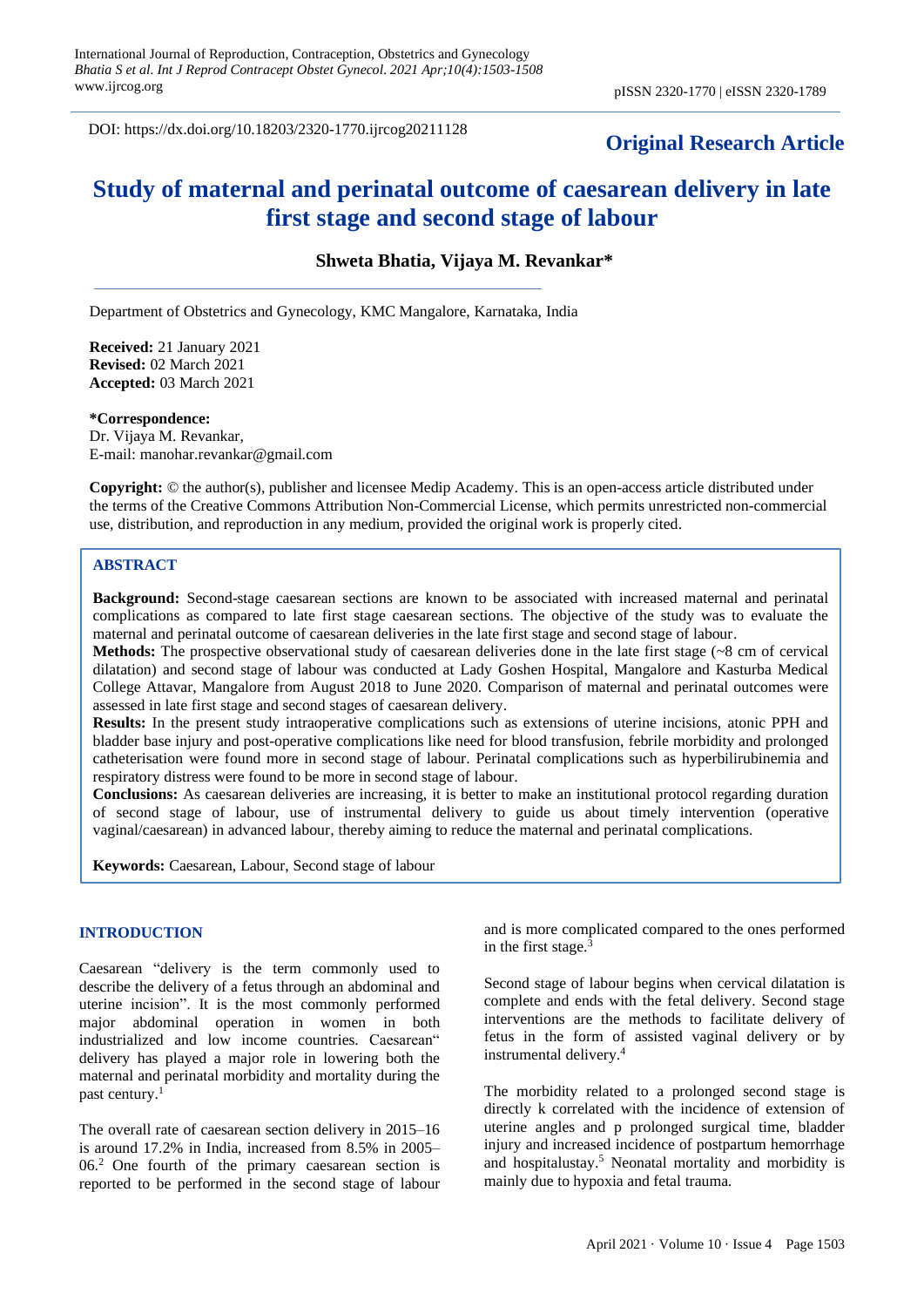Second-stage Caesarean sections are known to be associated with increased maternal and perinatal complications compared to late first stage caesarean sections.

The objectives of this study was to evaluate the maternal and perinatal outcome of caesarean deliveries done in the late first stage and second stage of labour.

## **METHODS**

A prospective study was done at Lady Goschen Hospital Mangaluru and Kasturba Medical College, Attavar, Mangaluru over a period of 18 months from August 2018 to June 2020. All cases in the late first stage  $($   $\sim$  8cm of cervical dilatation) and second stage caesarean deliveries were included in study. A prestructured questionnaire was prepared and data was collected accordingly.

All term pregnant women admitted in our hospital with single live pregnancy who underwent caesarean delivery in late first stage and second stage of labour were included. Late first stage included patients with more than 8cm cervical dilatation.

Indications for the caesarean delivery, technique of delivery of fetal head, attempt of instrumental delivery were recorded.

Intraoperative complications like atonic PPH, extensions of uterine incisions, injury to the bladder, were recorded.

Postoperative complications like febrile illness, need for blood transfusions, wound infection, Urinary tract infections were noted.

Neonatal outcomes were assessed by need for NICU admission, any neonatal complications diagnosed and treated were noted.

## *Inclusion criteria*

Singleton pregnancy irrespective of parity and Period of gestation of >37 weeks.

#### *Exclusion criteria*

Multiple pregnancy, Preterm deliveries, Malpresentations and Pregnancy with medical complications.

Study parameters included, maternal factors such as indication for LSCS, attempt of instrumental delivery, intraoperative and postoperative complications. Perinatal complications such as, need for NICU admissions, hyperbilirubinemia requiring phototherapy and respiratory distress.

Analysis was done using descriptive statistics. A statistical package SPSS Version 17.0 was used for analysis.

#### **RESULTS**

A prospective study of maternal and perinatal outcome of caesarean section done in late first stage and second stage of labour was studied over a period of 18 months (August 2018-June 2020). A sample of 217 cases were studied and results were observed accordingly.

Majority of the women included in the study were the ones who were operated when they were in the second stage of labour, as depicted in the Table 1.

#### **Table 1: Total number of cases (n=217).**

| Second stage of labour (fully dilated<br>cervix) | -154 |
|--------------------------------------------------|------|
| Late first stage (8cm of cervical<br>dilatation) | 63   |

Among both the groups i.e. women who underwent caesarean section when they were in the late first stage of labour (>8 cm cervical dilatation) and in the second stage of labour majority of the cases were Primigravida.

Amongst the women operated in the second stage of labour, most common indication for caesarean delivery was Arrest of Descent contributing to 77.9% of the total cases.

While non reassuring fetal heart status was the most common indication for caesarean section in the late first stage of labour accounting for 69.8% of the cases. The following is depicted in Table 2 and Figure 1, 2.

#### **Table 2: Indications for LSCS.**

| <b>Stage of labour</b>          |                              | <b>Number</b><br>$(n=217)$ | <b>Percent</b> |
|---------------------------------|------------------------------|----------------------------|----------------|
| Second                          | Arrest of<br>descent         | 120                        | 77.9           |
| stage of<br>labour<br>(fully)   | Deep<br>transverse<br>arrest | 28                         | 18.2           |
| dilated<br>cervix)              | Failed<br>forceps            | 6                          | 3.9            |
|                                 | Total                        | 154                        | 100.0          |
| Late first                      | <b>Breech</b>                | 3                          | 4.8            |
| stage of<br>labour (8)<br>cm of | <b>NRFHS</b>                 | 44                         | 69.8           |
|                                 | Protracted<br>dilatation     | 16                         | 25.3           |
| cervical<br>dilatation)         | Total                        | 63                         | 100.0          |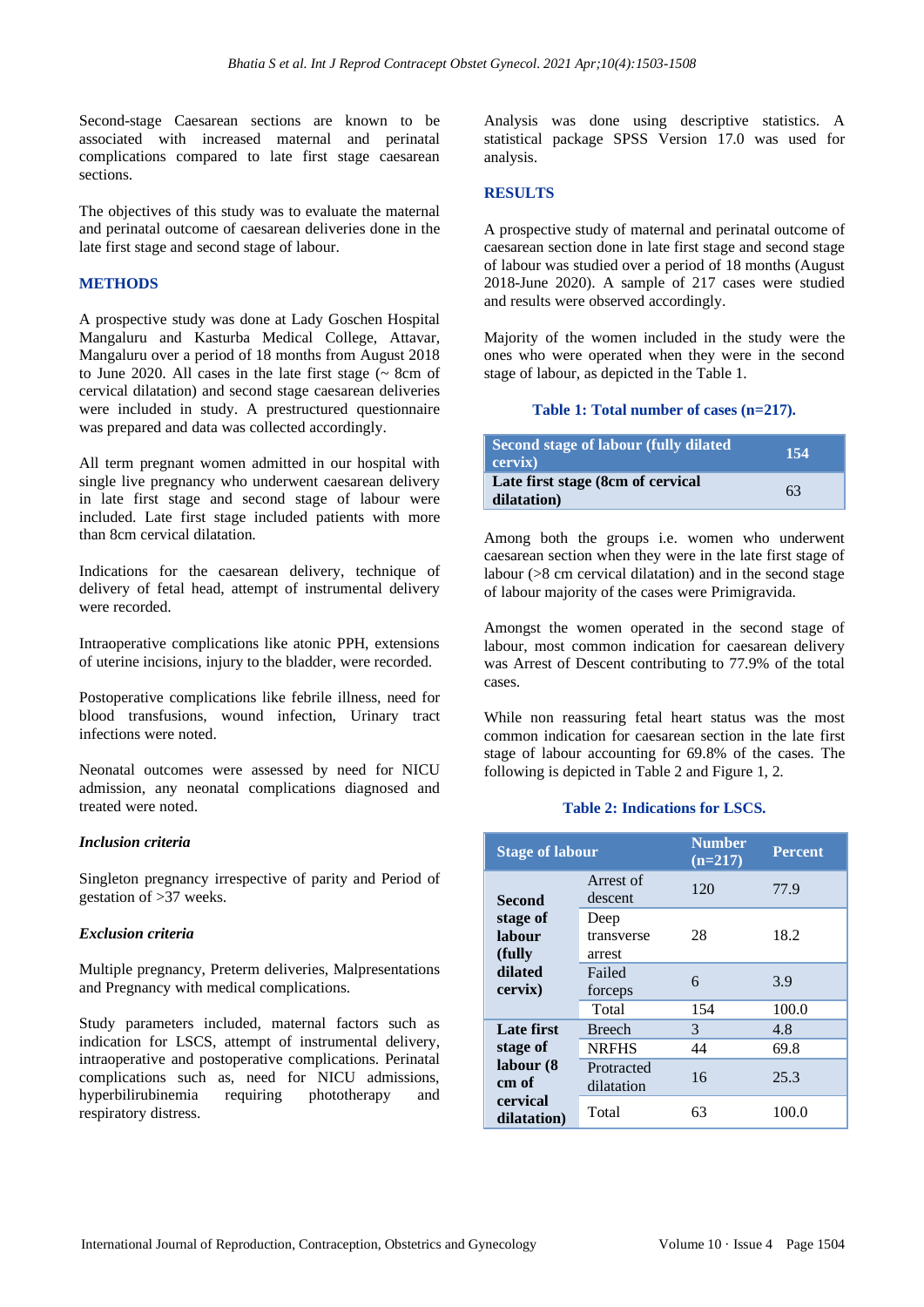

**Figure 1: Depicting the indications for caesarean section: in second stage of labour.**



## **Figure 2: Depicting the indications for caesarean section: in late first stage of labour.**

Intraoperative complications observed among women operated in the second stage of labour observed was extension of uterine incision accounting to 18.1% of the total complications, as shown in the Table 3 and Figure 3.

#### **Table 3: Intra-operative complications.**

| <b>Stage of labour</b>                                                                                                                   |                                          | <b>Number</b><br>$n=217$ | $\frac{0}{0}$ |
|------------------------------------------------------------------------------------------------------------------------------------------|------------------------------------------|--------------------------|---------------|
| Second                                                                                                                                   | Atonic PPH                               | 21                       | 13.7          |
| stage of<br>labour<br>(fully)<br>dilated<br>cervix)<br>Late first<br>stage of<br>labour<br>$(8 \text{ cm of})$<br>cervical<br>dilatation | Bladder base injury                      | 2                        | 1.3           |
|                                                                                                                                          | Extension of uterine<br>incision         | 28                       | 18.1          |
|                                                                                                                                          | Peripartum<br>hysterectomy               | 1                        | 0.6           |
|                                                                                                                                          | Total                                    | 52                       | 33.7          |
|                                                                                                                                          | Atonic PPH<br>Uterine angle<br>extension | 6<br>1                   | 9.5<br>1.6    |
|                                                                                                                                          | Total                                    | 7                        | 11.1          |



## **Figure 3: Intra-operative complications.**

#### **Table 4: Post operative complications.**

| <b>Stage of labour</b>                                    |                                   | <b>Numb</b><br>er<br>$n = 217$ | $\frac{0}{0}$ |
|-----------------------------------------------------------|-----------------------------------|--------------------------------|---------------|
|                                                           | Blood transfusion<br>given        |                                |               |
|                                                           | Febrile morbidity                 | 14                             | 9.1           |
| Second                                                    | Hematuria                         | 12                             | 7.8           |
| stage of<br>labour                                        | Prolonged<br>catheterisation      | 2                              | 1.3           |
| (fully)                                                   | Secondary suturing                | 8                              | 5.2           |
| dilated                                                   | Urinary retension                 | 1                              | 0.6           |
| cervix)                                                   | Urinary tract<br>infection        | 1                              | 0.6           |
|                                                           | Wound infection                   | 7                              | 4.6           |
|                                                           | Total<br>complications            | 3                              | 1.9           |
|                                                           | <b>Blood</b> transfusion<br>given |                                |               |
|                                                           | Febrile morbidity                 | 5                              | 7.9           |
| Late first                                                | Secondary suturing                | 6                              | 9.5           |
| stage of<br>labour (8<br>cm of<br>cervical<br>dilatation) | Urinary tract<br>infection        | 1                              | 1.6           |
|                                                           | Wound infection<br>noted          | 1                              | 1.6           |
|                                                           | Total<br>complications            | $\overline{2}$                 | 3.2           |
|                                                           |                                   | 15                             | 23.8          |

Postoperative complications were studied in both the groups. The most common post-operative complication in the cases operated when they were in the second stage of labour was need for blood transfusion seen in 9.1% of cases, while febrile morbidity accounted for 9.5% of the total postoperative complications among the women who were operated when they were in the late first stage of labour as shown in the Table 4 and Figure 4.

Out of 217 study subjects patients who underwent caesarean section in the second stage of labour , perinatal complications such as hyperbilirubinemia was observed in 7.8 percent of cases followed by respiratory distress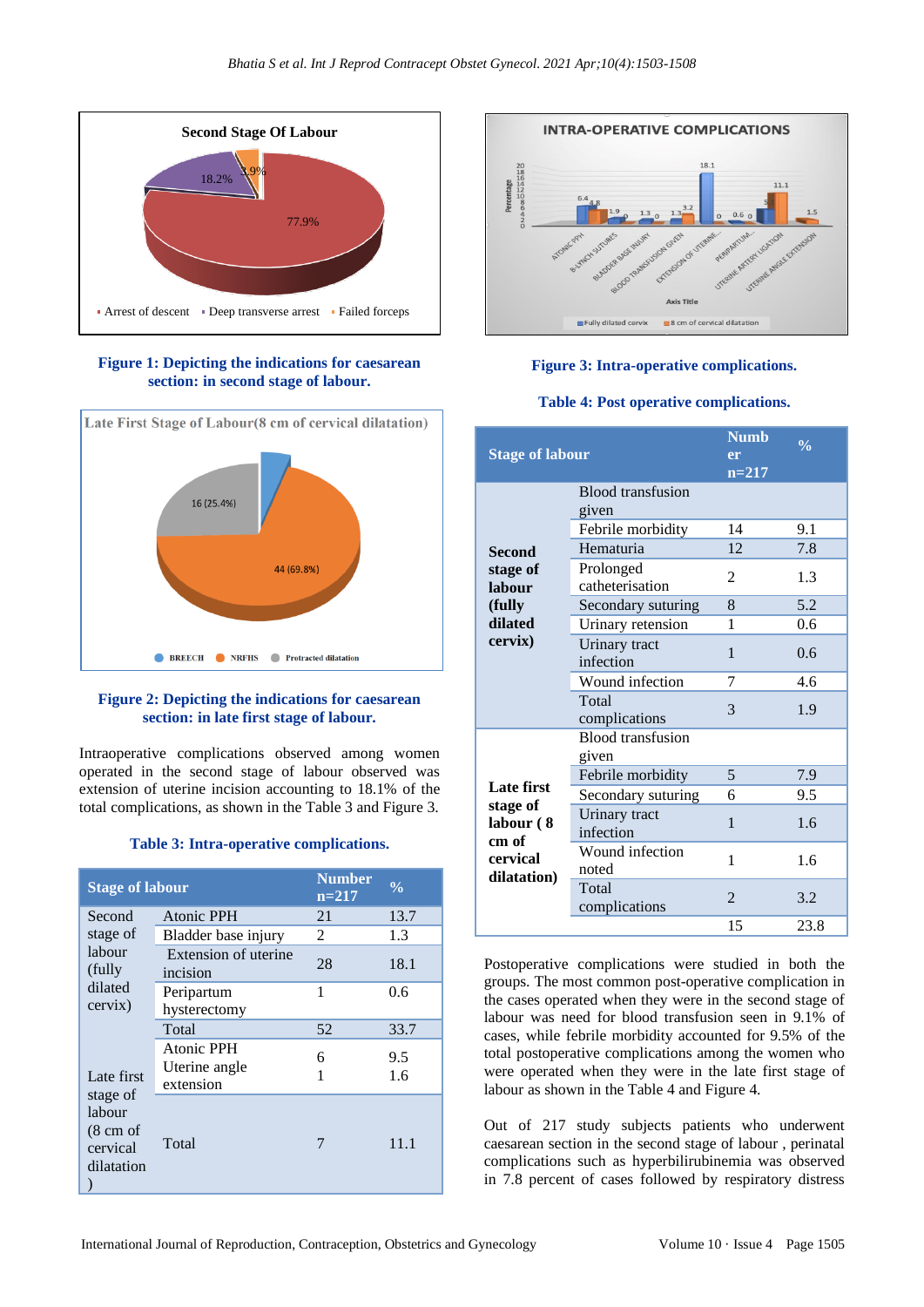observed in 5.8% of the cases, stillbirth was observed in 1 case, accounting to 0.6 percent of the perinatal complications. Subjects who were operated in the late first stage of labour i.e. at 8 cm of cervical dilatation, perinatal complication such as hyperbilirubinemia was observed in 7.9% of the cases, followed by respiratory distress observed in 4.8% of the cases. The following is depicted in the Table 5 and Figure 5.



**Figure 4: Post-operative complications.**



#### **Figure 5: Perinatal complications.**

#### **Table 5: Perinatal complications.**

| <b>Stage of labour</b>                                                  |                         | <b>Number</b><br>$n=217$ | $(\frac{6}{6})$ |
|-------------------------------------------------------------------------|-------------------------|--------------------------|-----------------|
| Second<br>stage of<br>labour<br>(fully<br>dilated<br>cervix)            | Hyperbilirubine<br>mia  | 12                       | 7.8             |
|                                                                         | Neonatal death          | 3                        | 1.9             |
|                                                                         | Neonatal sepsis         | $\overline{4}$           | 2.6             |
|                                                                         | Respiratory<br>distress | 9                        | 5.8             |
|                                                                         | Stillbirth              | 1                        | 0.6             |
|                                                                         | Total<br>complications  | 29                       | 18.7            |
| Late first<br>stage of<br>labour (8)<br>cm of<br>cervical<br>dilatation | Hyperbilirubine<br>mia  | 5                        | 7.9             |
|                                                                         | Neonatal sepsis         | 1                        | 1.6             |
|                                                                         | Respiratory<br>distress | 3                        | 4.8             |
|                                                                         | Total<br>complications  | 9                        | 14.3            |

#### **DISCUSSION**

Caesarean section in the second stage of labor is a technically difficult operation with distortion of maternal pelvic anatomy and deeply impacted fetal head in the maternal pelvis.

The present study is a time bound observational study, approximately 217 cases were studied , out of which 154 cases were in second stage of labour and 63 cases were in the late first stage of labour, as determined by per vaginal examination.

Which means out of 217 caesarean sections conducted, 154 sections were performed in the second stage of labour which contributes to 71 percent of the total deliveries and rest 29 percent contributed by the late first stage of the labour.

In the present study, most common indication for caesarean section, in the second stage of labour was arrest of descent which was comparable to the studies done by T Shobha et all i.e. 56.2% and Anusha S R et al i.e.76.7%, while in the late first stage of labour was non reassuring fetal heart status accounting for 69.8% which was comparable to the studies done by Anusha S R et al 71.4%.<sup>6</sup>

However, According to the study done by T Shobha et all protracted dilatation was the most common indication for caesarean sections in late first stage of labour, accounting for 65% which stands in contrast to our study.

#### *Intra-operative complications*

A study conducted by Kamal D Goswami et al 2019 shows, most common intra-operative complication was extensions of uterine incision noted in 16 % of the cases, rest are atonic PPH noted in 8%, bladder injury in 6% and peripartum hysterectomy in 4% of the cases.<sup>7</sup>

In the study of intra-operative and postoperative maternal complications of caesarean section done by Dr Fasubaa Ob et all 2015, the overall maternal intra-operative complication rate was 14.8%.<sup>8</sup> The most common complications was extension of uterine incisions i.e. 10. 1% and blood loss  $\geq 1000$  ml, bladder injury noted in 3% of the cases and peripartum hysterectomy done in 2% of the cases. In the present study, Out of 217 cases of Csections, most common intra operative complications were Extension of uterine incision accounting for 13.36% cases, and Atonic postpartum Haemorrhage accounting to 12.44% of the total complications.

In the late first stage group, atonic post-partum haemorrhage is the major complication, seen in 9.5% of the total cases.

In the second stage group extension of uterine incision seen in 18.1% of cases, atonic post- partum haemorrhage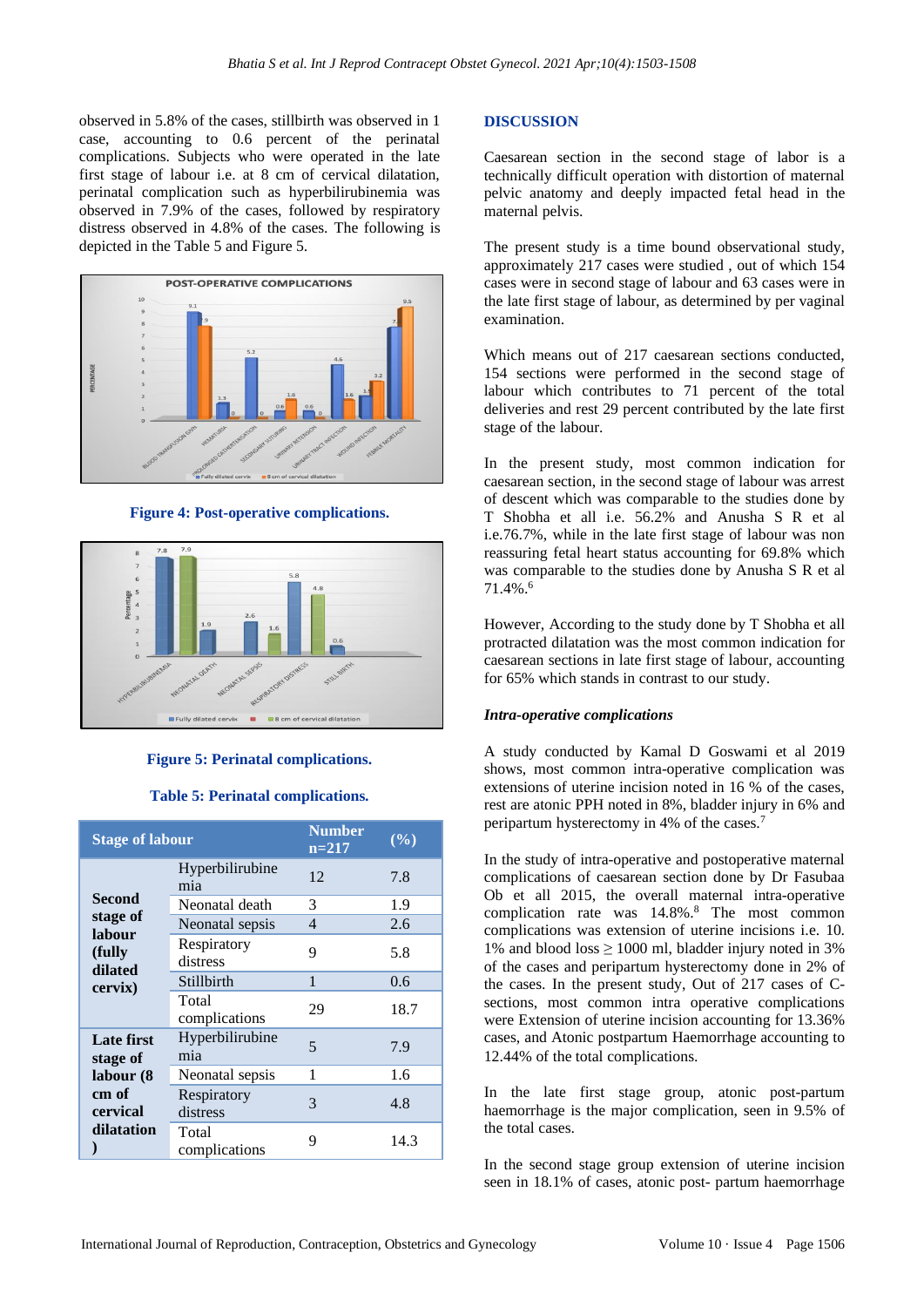seen in 13.7% of total cases, bladder base injury in 1.3% of the cases and peripartum hysterectomy in 1 case, accounting to 0.6%.

## *Post-operative complications*

In a study of fetomaternal outcome in cesarean sections done in second stage of labour conducted by Jayaram J et al in the year 2014, maternal morbidity was observed in the form of blood transfusions in 11% of cases, febrile morbidity in 15.38% of cases, need for prolonged catheterisation in 7.5% of cases and wound sepsis in 3.84% of the cases.<sup>9</sup>

In the study conducted by Goswami KD et al, 2019, most common postoperative complications were febrile morbidity observed in 14% of the total cases, followed by need for blood transfusions in 12 % cases, wound infections observed in 8% and the need for prolonged catheterisation in 10 % of cases. 7

In the present study of late first stage group Febrile morbidity is the most common complication, accounting for 9.5% of the total complications, blood transfusions given in 7.9% of cases secondary to atonic PPH, is the second most common complication, other complications are wound infection, secondary infection, urinary tract infection.

In the fully dilated patients most common complication was blood transfusion in 9.1 % of the cases followed by febrile morbidity observed in 7.8% of cases and prolonged catheterization in 5.2% of cases, urinary tract infection in 4.6% of the cases rest were haematuria, urinary retention, wound infection and secondary suturing.

Overall, Febrile morbidity is the most common complication in both study groups.

## *Perinatal complications*

In a study conducted by Jayaram J et al, more number of NICU admissions were reported among the neonates borne to the mothers by LSCS in second stage of labour i.e in 14.4% of the cases, as compared to those done in the late first stage of labour which was comparable to the present study where NICU care was required in 14.8% of the newborns.<sup>9</sup>

Perinatal complications included neonatal death, septicemia, respiratory distress and hyperbilirubinemia which were found to be associated more with the second stage caesarean sections which was comparable to the studies done by Jayaram J et al.

## *Limitations*

The limitations in this study were seen with regard to the sample size and also the study did not study the effect of second stage caesarean sections on less common but serious outcomes such as peripartum hysterectomy, maternal death and perinatal death in detail.

## **CONCLUSION**

Caesarean delivery during the second stage of labour is quite difficult due to deeply impacted fetal head, difficulty in delineating the bladder, difficulty in identification of limits of lower uterine segment and decreased amniotic fluid. The increased incidence of haemorrhage was due to intraoperative tear, extensions and uterine atony.

As caesarean deliveries are increasing day by day, it is better to make an institutional protocol regarding duration of second stage of labour, use of instrumental delivery to guide us regarding the timely intervention (operative vaginal/caesarean) in advanced labour by a skilled obstetrician, thereby aiming to reduce the maternal and perinatal complications.

## **ACKNOWLEDGMENTS**

Authors would like to thank guide Dr Vijaya M Revankar, Professor, Department of Obstetrics and Gynaecology, Kasturba Medical College, Mangalore for all the valuable advice and guidance without which completion of article would not have been possible. Author thanks all the patients enrolled in this study for their constant support in the course of this study.

#### *Funding: No funding sources*

*Conflict of interest: None declared*

*Ethical approval: The study was approved by the Institutional Ethics Committee Kasturba Medical College, Mangalore. Protocol Number: IEC KMC MLR 08-18/182*

## **REFERENCES**

- 1. Ronald G, Karlan S, Beth Y. Cesarean delivery. 10th ed. Danforth's Obstetr Gynecol, Lippincott Publications. 2008;27:490-1.
- 2. Desai G, Anand A, Modi D, Shah S, Shah K, Shah A, et al. Rates, indications, and outcomes of caesarean section deliveries: A comparison of tribal and non-tribal women in Gujarat, India. PLoS One. 2017;12(12):e0189260.
- 3. Gifford DS, Morton SC, Fiske M, Keesey J, Keeler E, Kahn KL. Lack of progress in labor as a reason for cesarean. Obstet Gynecol. 2000;95(4):589-95.
- 4. Bugg GJ, Siddiqui F, Thornton JG. Oxytocin versus no treatment or delayed treatment for slow progress in the first stage of spontaneous labour. Cochrane Database Syst Rev. 2011;(7):CD007123.
- 5. Asıcıoglu O, Güngördük K, Yildirim G, Asıcıoglu BB, Güngördük OÇ, Ark C, Günay T, Yenigül N. Second-stage vs first-stage caesarean delivery: